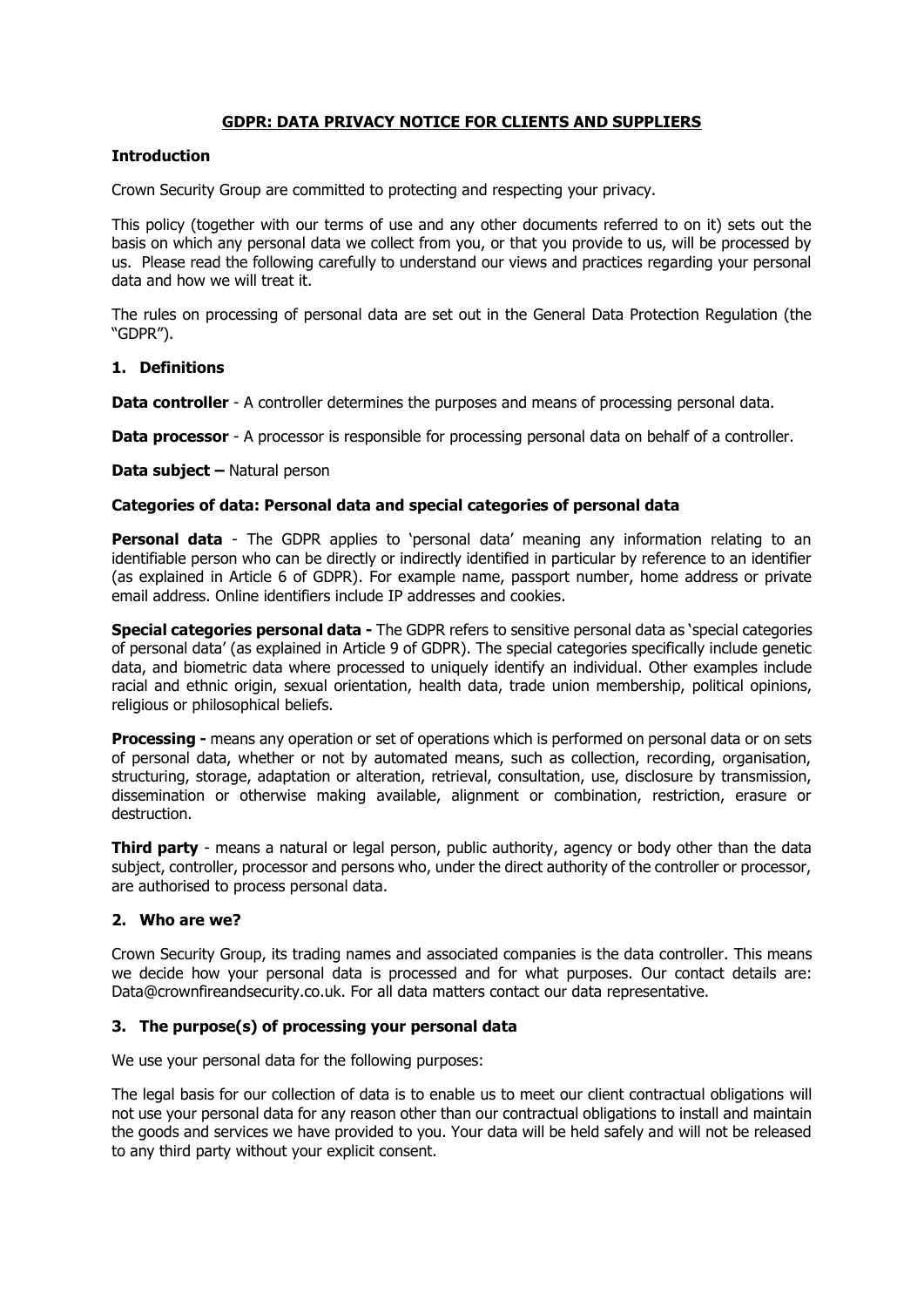Please note where you have systems that as part of our contractual obligation are monitored by a third party, only data as required to fulfil these obligations is provided and each third party is subject to the same statutory European GDPR regulations.

## **4. The categories of personal data concerned**

We obtain your personal data from the information you supply us with. This includes details of third parties who you nominate to carry out services on your behalf. e.g. Keyholding or specialised services.

# **5. What is our legal basis for processing your personal data?**

# **a) Personal data (article 6 of GDPR)**

# **Our lawful basis for processing your general personal data:**

Processing necessary for the performance of a contract with the data subject or to take steps to enter into a contract, for the services we provide.

More information on lawful processing can be found on the **ICO website**.

# **6. Sharing your personal data**

Your personal data will be treated as strictly confidential and will be shared only with third parties to carry out the services we are providing to you.

## **How long do we keep your personal data?**

We keep your personal data for no longer than reasonably necessary for a period of our contract and any legal requirement or litigation purposes.

# **7. Providing us with your personal data**

We require your personal data as it is for a contractual requirement

## **8. Your rights and your personal data**

Unless subject to an exemption under the GDPR, you have the following rights with respect to your personal data:

- The right to request a copy of the personal data which we hold about you;
- The right to request that we correct any personal data if it is found to be inaccurate or out of date;
- The right to request your personal data is erased where it is no longer necessary to retain such data;
- [THE RIGHT TO WITHDRAW YOUR CONSENT TO THE PROCESSING AT ANY TIME, WHERE CONSENT WAS YOUR LAWFUL BASIS FOR PROCESSING THE DATA];
- The right to request that we provide you with your personal data and where possible, to transmit that data directly to another data controller, (known as the right to data portability), (where applicable i.e. where the processing is based on consent or is necessary for the performance of a contract with the data subject and where the data controller processes the data by automated means);
- The right, where there is a dispute in relation to the accuracy or processing of your personal data, to request a restriction is placed on further processing;
- The right to object to the processing of personal data, (where applicable i.e. where processing is based on legitimate interests (or the performance of a task in the public interest/exercise of official authority); direct marketing and processing for the purposes of scientific/historical research and statistics).